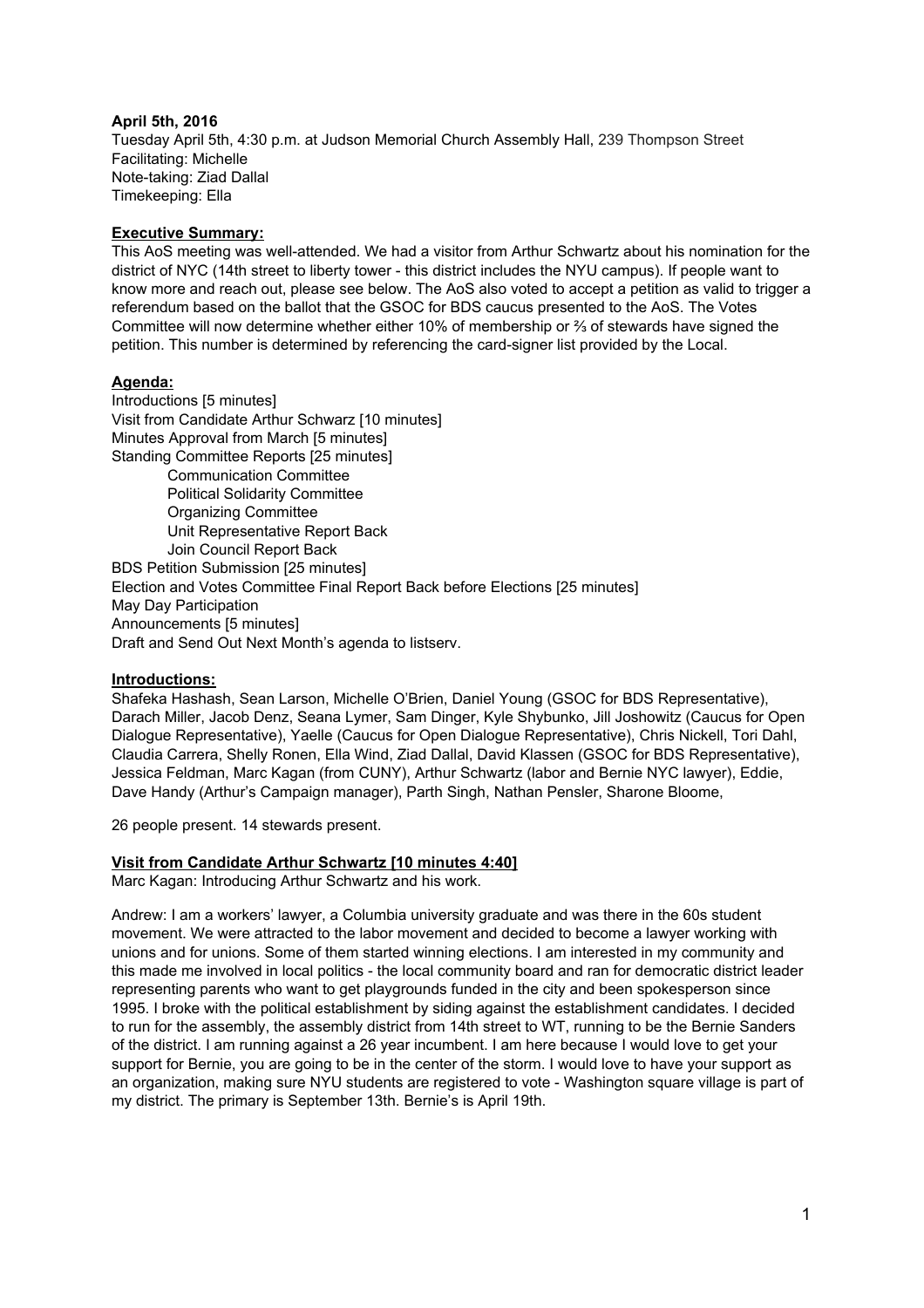In this room (Judson) there is going to be a debate between me and my opponent: on Thursday April 7 at 7 PM

## **Minutes Approval from March [5 minutes 4:50]**

~ Proposal to approve minutes of AoS meeting of March – Passes.

## **Standing Committee Reports [25 minutes]**

~Proposal: to move Bylaws committee report to later in the agenda – passes.

#### **CommComm 5 4:55**

Chris: We got out the latest Grad Worker rank and file. Full of lovely satire of the grievance process, and a crossword. Check it out it's awesome. We are trying to keep a schedule of 1 e-mail/week. It's been very good. Everything is going well and we want to be supportive of the votes committee coming up soon.

#### **Political Solidarity 5 5:00**

Sean: Last week several members of our union organized an anti-trump rally. We had a contingent there and the rally went well, lots of people marched about a little bit. A wide range of people. And laid the groundwork for upcoming rallies

Michelle: on Thursday April 13, trump will be here and there is a substantial and diverse mobilization to disrupt the event and express dismay about Trump's existence. As usual we are paying attention to other organizing: SLAM had a substantial win around \$15/hrs. minimum wage. And Cuomo passed a piece of legislation that will bring \$15/hrs. by 2018.

Sean: our fellow graduate student workers at CUNY along with the BNC is having a lot of direct actions and campaigns and had a strike authorization vote and want to flag this for people. POLY SOLI is in communication with them.

Michelle: we intend to have GSOC presence in mayday marches. If you want to a rundown on why there are 2 marches, I will give you.

Nathan: we organized a flyering against Hugo Uys, owner of Brod kitchen.

#### **Organizing Committee 5 5:05**

We want to put pressure on the arbitrator on Thursday to eliminate the fees of Steinhardt. We have had a few meetings around that.

Kyle: Which fees?

Nathan: in silver and Steinhardt, the fees vary from dept. to dept. But students are charged 1 credit course fees and these are necessary to maintain their registration and matriculation. And the courses don't exist.

#### **Unit Reps 5 5:10**

Ella: we settled two cases recently - the bonuses were sent. We have decided to consider that case settled. Everyone that contacted us and wanted their bonuses has received them. It does mean that we can't go back and grieve someone who had not contacted us. We had an issue about the courses being cancelled and not getting a replacement course. NYU has decided to settle (not 100 sure) and has decided to give 75% of the cost. We have the meeting with the labor lawyer about the 2.5% raises grievance and arbitration next tuesday. If you want to testify you can come tomorrow at 4 pm. Contact ELLA WIND. And a lot of health care disbursements have been sent out.

#### **Joint Council Report back [5 5:15]**

Jacob: most of the meeting was procedural. A certain format. We talked about collective bargaining in different workplaces. There was a report about the UAW presidential endorsement. Bernie got our 43 to Hilary's 34. I think the local is interested in Endorsement. There was a few exchange about bylaws and they frowned upon online voting.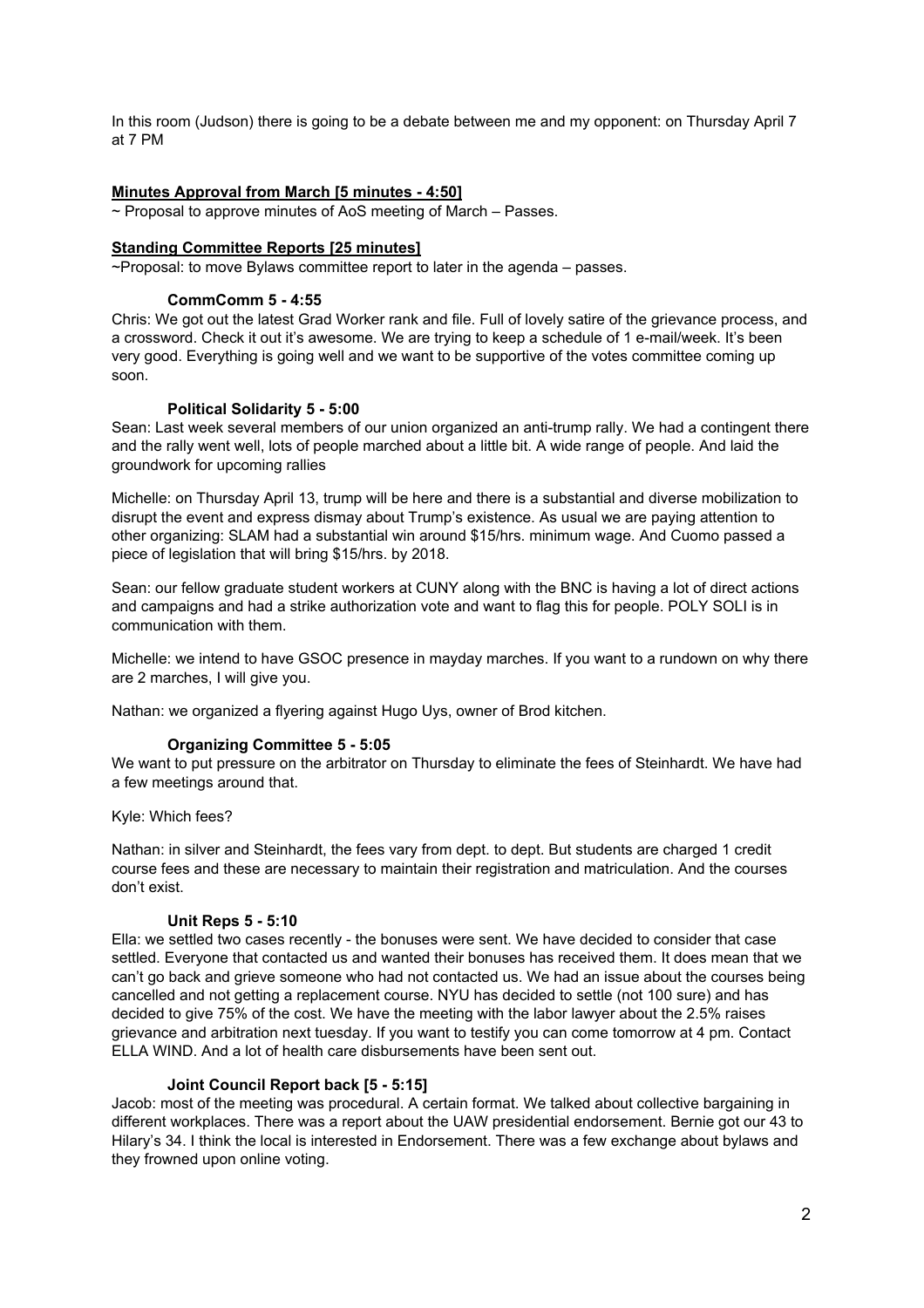Parth: There were 17% trump supporters. We wanted to raise a couple of points that they discussed our bylaws without us being present there. They weren't very concerned.

Jacob: I raised the point that we were invited to the JC meeting.

Claudia: but it wasn't on the agenda

Parth: I said that one week is not enough for us. There was no good response from them on that. I raised a point about online elections and there was vehement opposition to that from other locals as well. "They should be in person because it represents the interest of people." I talked to Maida and Patrick about the details about the candidacy and that was discussed with the voting and elections committee.

#### **BDS Petition and Ballot submission [25 minutes 5:20]**

BDS Caucus representative reads and presents the Ballot.

David [GSOC for BDS Representative]: We have a petition, and this petition triggers a referendum.

Maya [GSOC for BDS Representative]: we have had two town halls, open to all membership. They were facilitated by a neutral facilitator and they were structured by GSOC. Both caucuses, the GSOC for BDS Caucus and the Caucus for Open Dialogue, weighed in on the structure of the town halls. They fostered open dialogues and were greeted well.

Chris: [Reads aloud from GSOC Bylaws, Article 15 Section C, about the procedure, including:] The referendum must be specified by the caucus whether it can be amended or not before being put to a vote.

Michelle: This petition has been submitted, and according to our bylaws there is a general membership meeting scheduled on Tuesday at 5 PM. And then a vote will happen concurrently with the Joint Council and Stewards Vote.

Chris: With our bylaws, if you sign a card you are a member of the union and can therefore vote. This list of card-signers is managed by the Local. The idea is that the Local shares this information. Currently the unit reps hold access to this list in view-only form.

Nathan: Patrick just sent us an updated list and we are now able to check the petition.

Michelle: The process moving forward is: Parth will provide access to the Votes Committee to check the numbers of the petition. What is the role of the Assembly of Stewards here around this process? It sounds like the caucus has no requests from the Assembly of Stewards. And the way the bylaws are structured, the Assembly of Stewards don't have to vote on anything now.

Jessica: clarifying thing about the bylaws: if the referendum is voted down, is there a clause that says that it can be edited and then brought up again?

Claudia: There is a process for what happens when it gets turned down?

Chris: No, there is no process specified in the bylaws.

Claudia: Does GSOC for BDS have a decision whether the ballot will be open to amendment?

Maya Wind [GSOC for BDS Representative]: No, it will not be open to amendment.

Yaelle [Caucus for Open Dialogue Representative]: You talk about the petition that was brought, but in reality the language of the petition varies from the ballot. The petition is argued to be a petition to have a vote. \*reads the original\*. Clause 3 on the ballot and the academic boycott is not in the original petition. This may be misleading. The resolution itself that calls to join the BDS movement flies in the face of policy on how to solve the conflict. Our caucus has provided ways to amend, but they have been rejected. The BDS movement as it stands does not go along with international consensus and US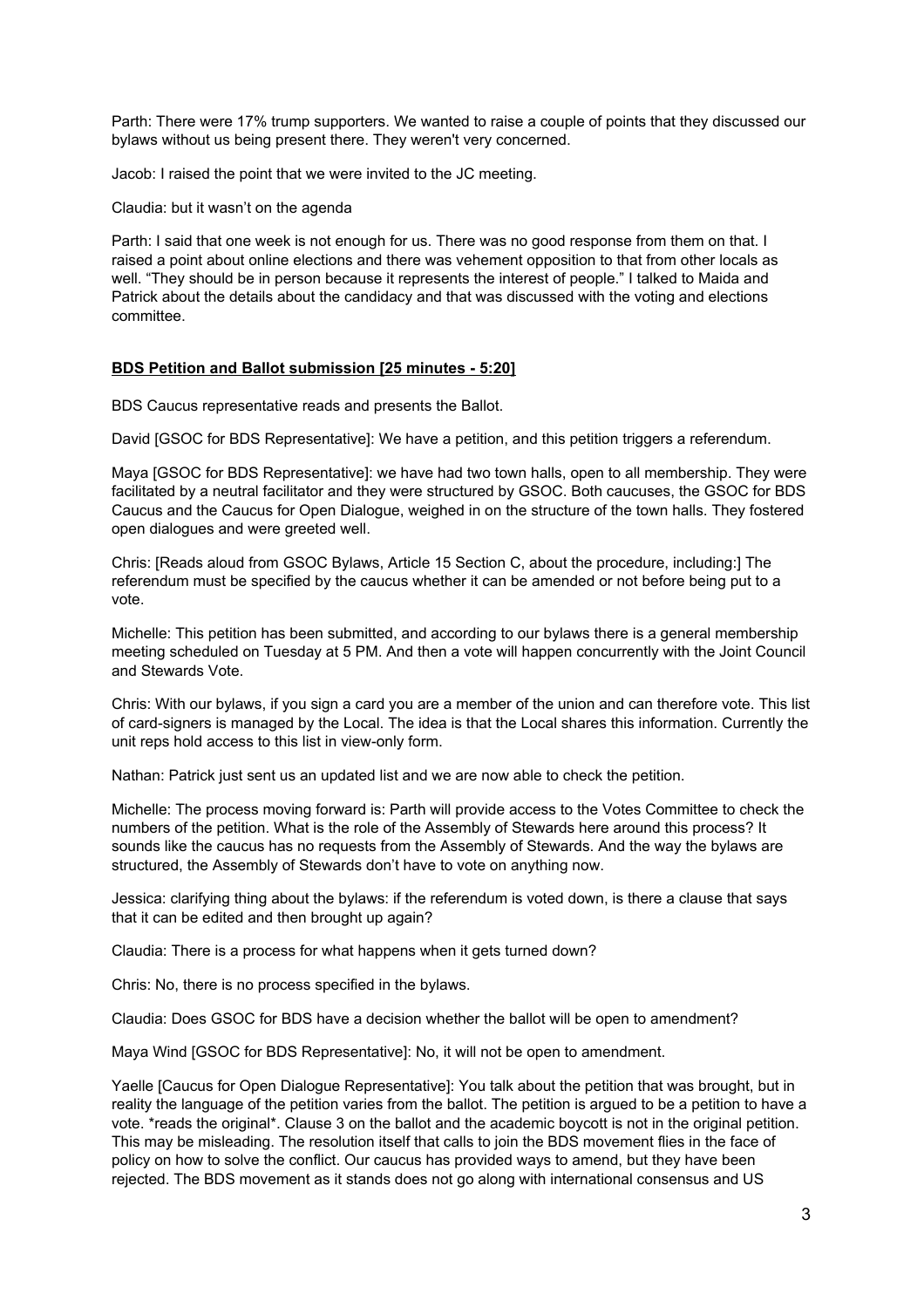policies and the opinions of presidential candidates (two states for two different peoples). Our union taking a radical stand on this divisive issue will discourage other administrations to recognize other unions. We call on the resolution to be more in line with specific calls regarding the occupation after 1967 - and to remove the academic boycott. If it's not binding it shouldn't be there.

Jacob: I agree in general that the petition says more clearly what the ballot is reflecting. But in the Town Hall I was trying to be conciliatory between the two sides. I don't think what the ballot says is not what the petition says. I would suggest that future groups make their petitions much clearer. I myself happen to know that the BDS guidelines include academic boycott and getting rid of NYU Tel Aviv.

Sean: Nowhere in the bylaws does it say that the language of the petition and the ballot have to be the same. There is an academic boycott provision. As we discussed rather extensively, it doesn't alter the substance or content of the ballot. Anybody voting for BDS or not voting, doesn't have to be bound by the academic boycott. That is an optional addendum.

Maya [GSOC for BDS Representative]: While we respect your request of us to submit a ballot that is open for amendment, we have the right to refuse that. This is political disagreement not a procedural one. In terms of the vote, no one who has signed the petition is forced to vote on the ballot. Everyone can vote either way.

Shafeka: The petition doesn't have to have the exact ballot wording. You can change your opinion. The vote is open to everyone. I want to make it clear: just because it is a seemingly controversial issue doesn't mean that the right thing to do is to say: don't have a vote. International stakeholders have not endorsed BDS. as a group of graduate students, no one has been on our side in our fight for the union, so I'm not sure that the opinion of the elites shouldn't dictate what we should do as a union.

Yaelle [Caucus for Open Dialogue Representative]: Procedurally you may be in the clear but that doesn't take away the fact that we suggested amendments, but this was denied. Basically causing deeper fractures. I agree that we don't need to get behind elites. We also don't need to get behind a movement with so many problematical issues and stances. We suggested a middle road.

Jessica: Political debates should happen around the vote, not in this meeting. There might be a procedural problem here arising from the bylaws. [Reading from the bylaws Article 15 Section C:] referendum questions must be presented in writing.

Michelle: Do we think that the petition as it reads is adequate to trigger the referendum?

Jessica: If the Open Dialogue caucus wants to present a different referendum, you can go through that process as per our bylaws.

Sean: I propose a motion: the Assembly of Stewards vote to come down on this interpretation [indicating the interpretation which he, Maya, and Shafeka argued for above] to accept this petition in terms of the bylaws and judging that the petition should be submitted with signatures of 10% of membership that calls on specific issues without having the same language.

Proposal—The motion is to accept the petition and trigger the referendum.

Chris: I would add that there could be room for differences between "referendum questions" and "referendum." There could be flexibility in that.

Michelle: The motion is to accept this petition language to trigger this referendum-ballot language.

Chris: [Reading the first two sentence of Article 15 Section C] there is a semantic distinction in the bylaws that can be construed to support the motion.

Seana: We have to decide whether we are setting a precedent or not. Something along the lines of: "as long as the petition and the referendum are in the same spirit and we are going to be okay with that."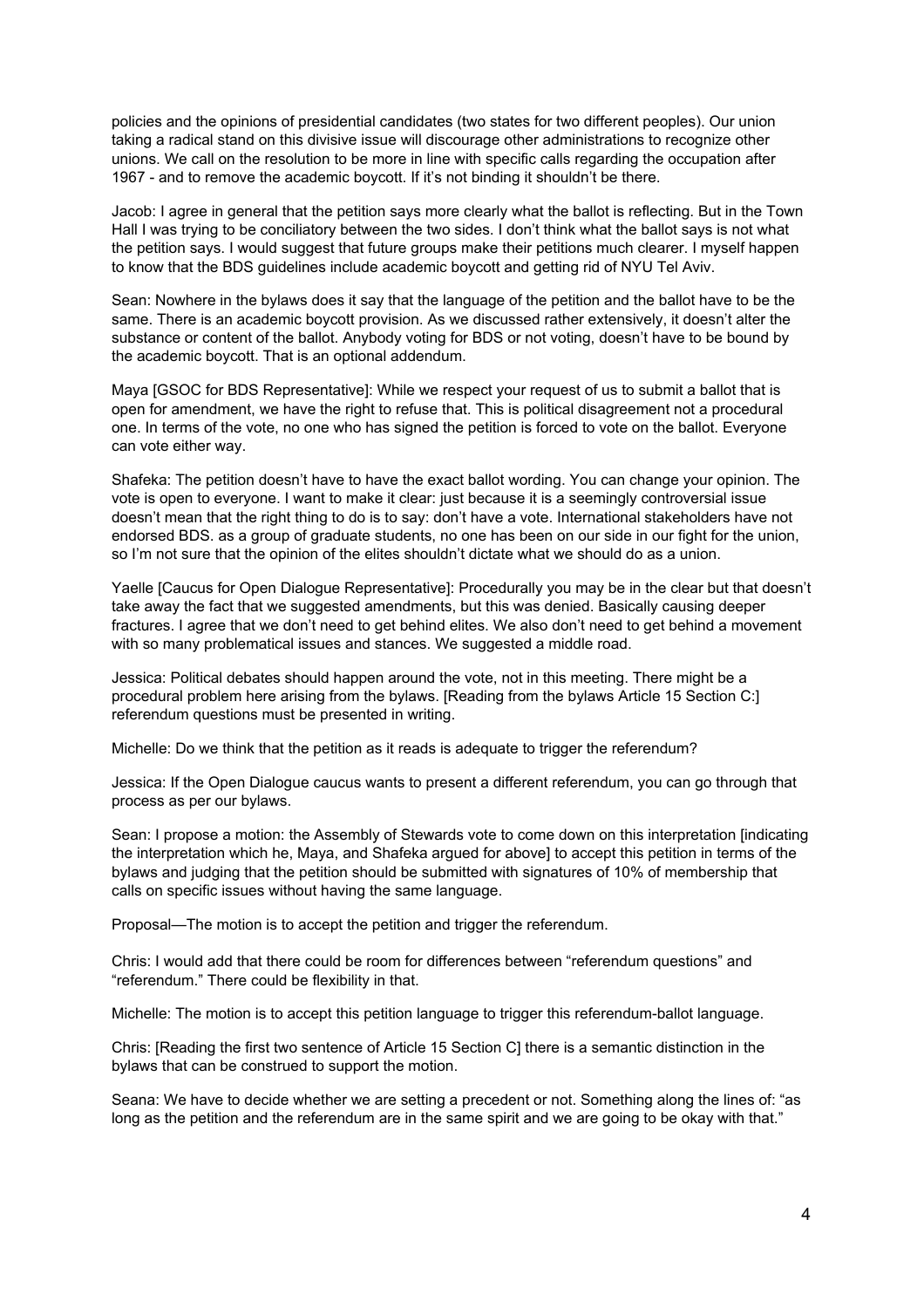Michelle: We move this petition along, we interpret the bylaws to mean that referenda need to be compatible with the spirit of the petition.

Darach: We should not pass this and set a precedent, the stewards should decide on what to do regarding this ballot language.

Yaelle [Caucus for Open Dialogue Representative]: By voting on this, if it passes, it won't be just setting a precedent. It would set a precedent in terms of allowing ambiguous language to be accepted as an actual petition.

Claudia: As a member of the Bylaws Committee, I would say that this distinction did not come to mind in writing the referendum process provision in the bylaws, and I acknowledge that the current language is vague and open to different interpretation. For assessing the spirit of the bylaws on this issue, I'll point out that the amendment process in the existing referendum procedure suggests that having the final ballot language differ from the language of the original petition does not pose a fundamental problem and can be understood to be part of the process. I submit this motion: we interpret the existing bylaws language as allowing for a distinction between the actual referendum question to be voted on, to remain the same between the petition and the ballot submitted at the AoS, versus the explanatory text elaborating on the implications of the referendum question, which can be modified along the way. Accepting the GSOC for BDS ballot petition would set this precedent for our interpretation of the bylaws referendum process provision going forward.

Jessica: I second Darach and I don't want to compromise this process (set a precedent)

Nathan: I agree with Michelle. I disagree with Jessica

Parth: I second Jessica. The wording has to be firm.

Michelle: Let's frame the four new motions

- 1) Darach: Withdrawn
- 2) Claudia: I offer the amendment: interpret the bylaws as providing for two portions to a referendum--the referendum question to be voted on and to gather signatures on, and further text explaining the referendum question and its implications. This would be in keeping with the structure of popular referenda in state elections in the US, per my experience. I also move to have this set a precedent for our interpretation of the bylaws going forward (later withdrawn).
- 3) Parth: We only accept a resolution that matches exactly the language of the petition and in the general meeting the caucus will present the ballot as they read it today.
- 4) Jessica: What Parth said is consistent with the bylaws. But my motion is: the signatures have to apply to questions brought on the ballot. You could trigger the ballot with newer language if you get ⅔ signatures of the stewards.

Sean: The motion is to accept Claudia's amendment, which would mean that it is a rejection of Parth and Jessica's proposals, i.e. accept this petition as triggering the referendum specified by the ballot that was read out. Motion to accept the petition as triggering the referendum ballot that was just read—as the Assembly of Stewards interprets the bylaws.

[5 minute break for caucusing]

The GSOC for BDS Caucus: Our procedure is consistent with what Claudia is saying. There is one question: "should our union join the BDS movement?" And then, as Claudia says, there is the clarification text beneath articulating what it would entail. The question remains the same: joining the BDS movement and what the BDS movement stands for. And the original motion stands. And keep in mind that this ballot has been submitted unofficially for the purposes of discussing it and respecting the democratic process in town halls.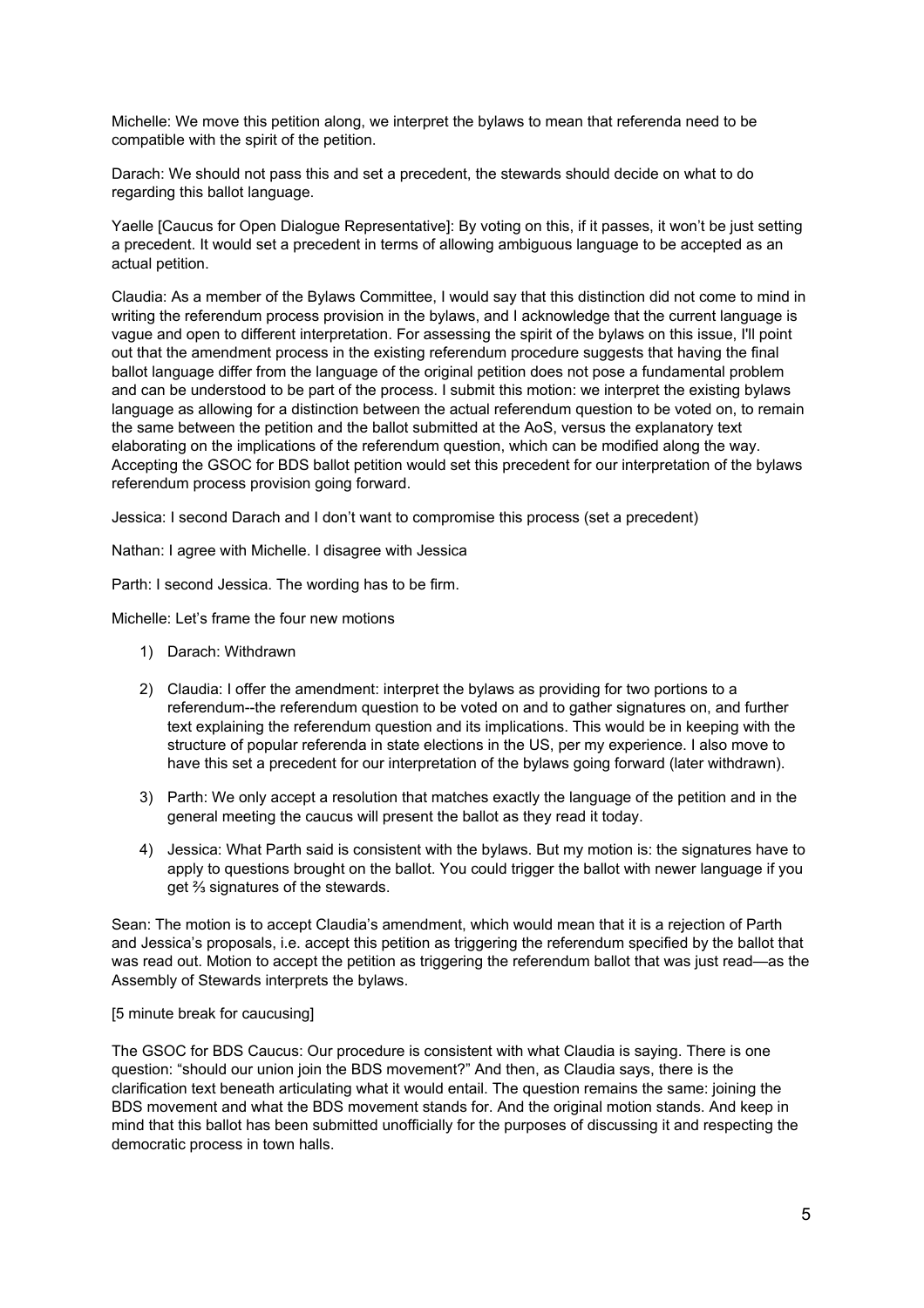Jill [Caucus for Open Dialogue Representative]: In terms of NYU Bylaws, what does referendum mean in terms of American legal system: the word referendum in the bylaws is used differently than in the American legal system.

Michelle: I'm ruling that comment out of order.

Darach: Is the only binding part of the referendum the question?

Sean: Nothing is binding. This is a resolution; they will be voting on the language of the ballot. But the question to which Yes and No is the answer is: should our unit join the BDS movement.

Michelle: [calls to order the motions]

[Clarifying note: because the Parth's and Jessica's motions were directly counter to Sean's and Claudia's, there was general agreement not to vote on counterfactual motions.]

Proposal—to accept the petition's language as consistent with the ballot presented and valid for triggering the referendum—passes.

- 10: in favor
- 4: opposed
- 0: abstentions

Proposal—set a precedent by interpreting the bylaws such that there are two portions to a referendum, the referendum questions and the referendum itself—withdrawn; this issue will be clarified in the next bylaws revision.

[Because of the discussion registered in the above "clarifying note," no vote was taken on the third and fourth motions above because they were deemed incompatible with the resolution that passed.]

*THUS it is decided that the petition qualifies to trigger the referendum.*

#### **Elections and Votes Committee Final Report Back Before Election [25 minutes 5:45]**

Shelly: a lot of exciting work ahead of us. We are going to verify the votes to the petition. The call for nominations for the upcoming elections is going to get out very soon. The Open seats: 2 in humanities and social sciences. 3 in STEM, 9 out of 9 in Tandon, 6 out of 8 in professional schools. Meida and Patrick said that the local will send out a call for unit chair in may.

Claudia: the GERs (unit reps) are 1 position in the contract. The unit chair has remained unfilled. Unit Reps have been operating as de facto chairs. So this position remains unfilled. You can be a steward and a unit rep and a unit chair. The unit chair is provided by the local bylaws, and is elected by the entire membership.

Shelly: my recommendation is to deal with it in may with the rest of the local.

Parth: but most of the students will be gone or will be in exam period.

Patrick: if you want to include the unit chair in this call, then we have no objection as a local. We are happy to do it when everyone is doing it.

Chris: Our bylaws suggest that it must be activated by  $\frac{2}{3}$  votes in membership meeting. We need a general meeting to activate that.

Shelly: the reason why I was considering moving it is because this is a new position and we need to have conversation about it.

Shelly: Votes Committee have been in contact with people. The vote is going to be 4 days. The days we are looking at: Monday through Thursday.

Michelle: Can candidate staff the polling stations?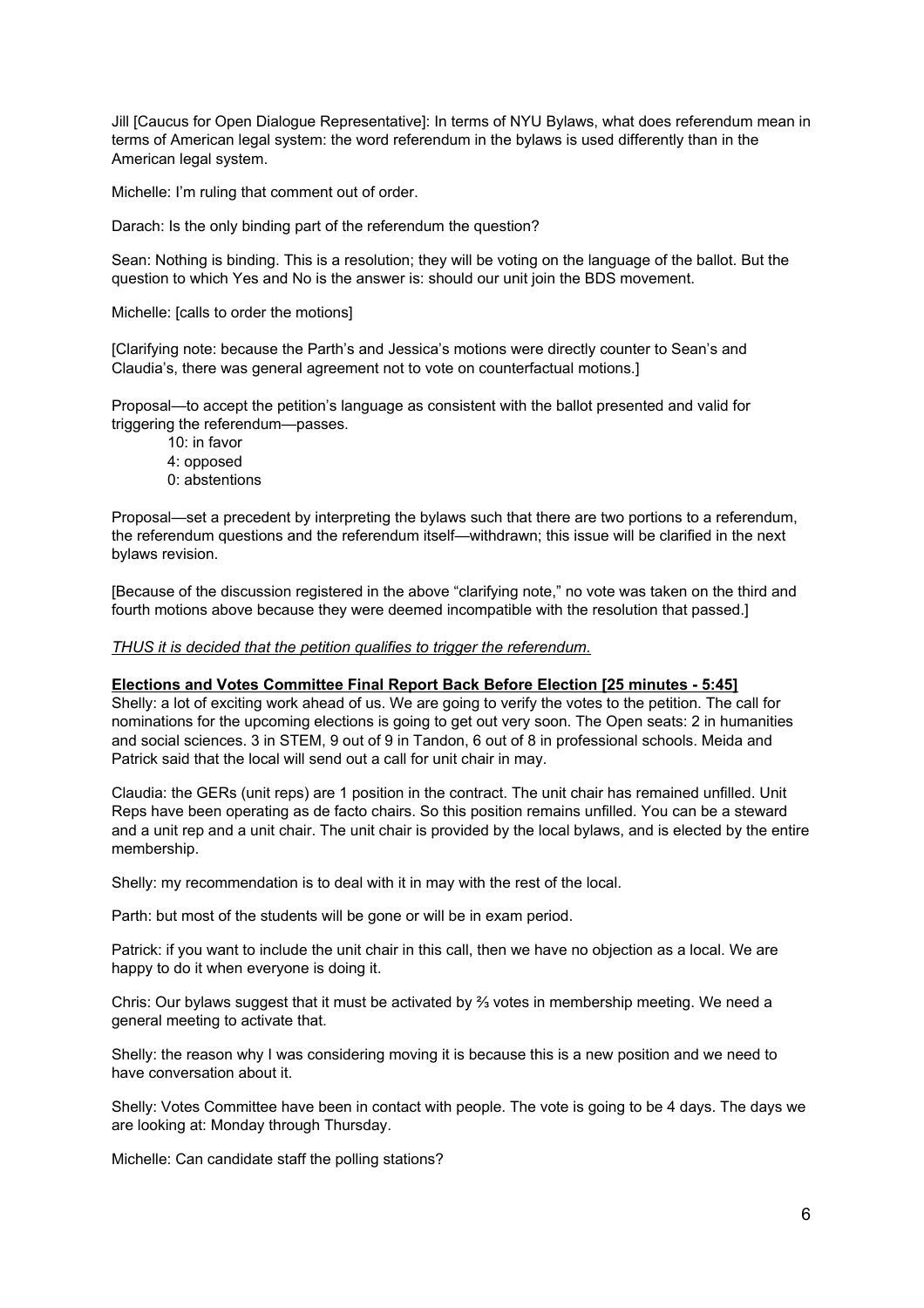Patrick: we don't know.

Shelly: we are opting for online voting option. So we need a list of our card-signing members.

Patrick: for which vote? We have made clear that the local will not facilitate an online vote for positions in which there will be elected positions. I will confer with my fellow officers about that about the fact that the list of the card-signing members is being shared with the votes committee on the basis that Parth is a unit rep.

Shelly: if you are uncomfortable with it being shared with Parth, you can share it with the voting committee.

Patrick: this is the first time you have asked for it, why is it being asked?

Shelly: it is unit business/

Claudia: a referendum on BDS.

Jessica: we need to verify that 10 percent of the membership has signed the petition to trigger a referendum.

Patrick: so card-signers that are open to vote.

Maya: we need to have the list also to notify the membership of the vote.

Patrick: you have the ability, always, already to email all card-signers. You can do that through Mail Chimp.

Chris: What Shelly is requesting is access to the card-signer list. For the purposes of verification, we only need a list of names without emails. But for purposes of vote administration, we need a list with emails.

Shelly: We asked for the list of card-signers to verify 10 percent of card-members. When can we have that?

Patrick: I can't answer that.

Chris: We are going to facilitate it.

Shelly: there is going to be a referendum once we can verify that 10 percent of card-signer list has signed the petition.

\*Patrick writes this down\*

Jessica: we need a searchable list of all card-singers in order to verify signatures.

Shelly: list with e-mail addresses. That's one request, so we can administer the BDS vote.

Jacob: it sounds like the idea that the people who cast ballots online against the list of card-signers. Which in the past we couldn't do.

Claudia: the vote e-mail will be sent only to card-signers.

Chris: if someone during the election signs a card, then they should be eligible to vote by emailing the voting committee and requesting that they want to vote.

Patrick: I have a question. Did you want to use the same application to do the vote as you have done for the bylaws vote.

Chris: Yes. Without the confusion of the bylaws vote. Do you have any further questions?